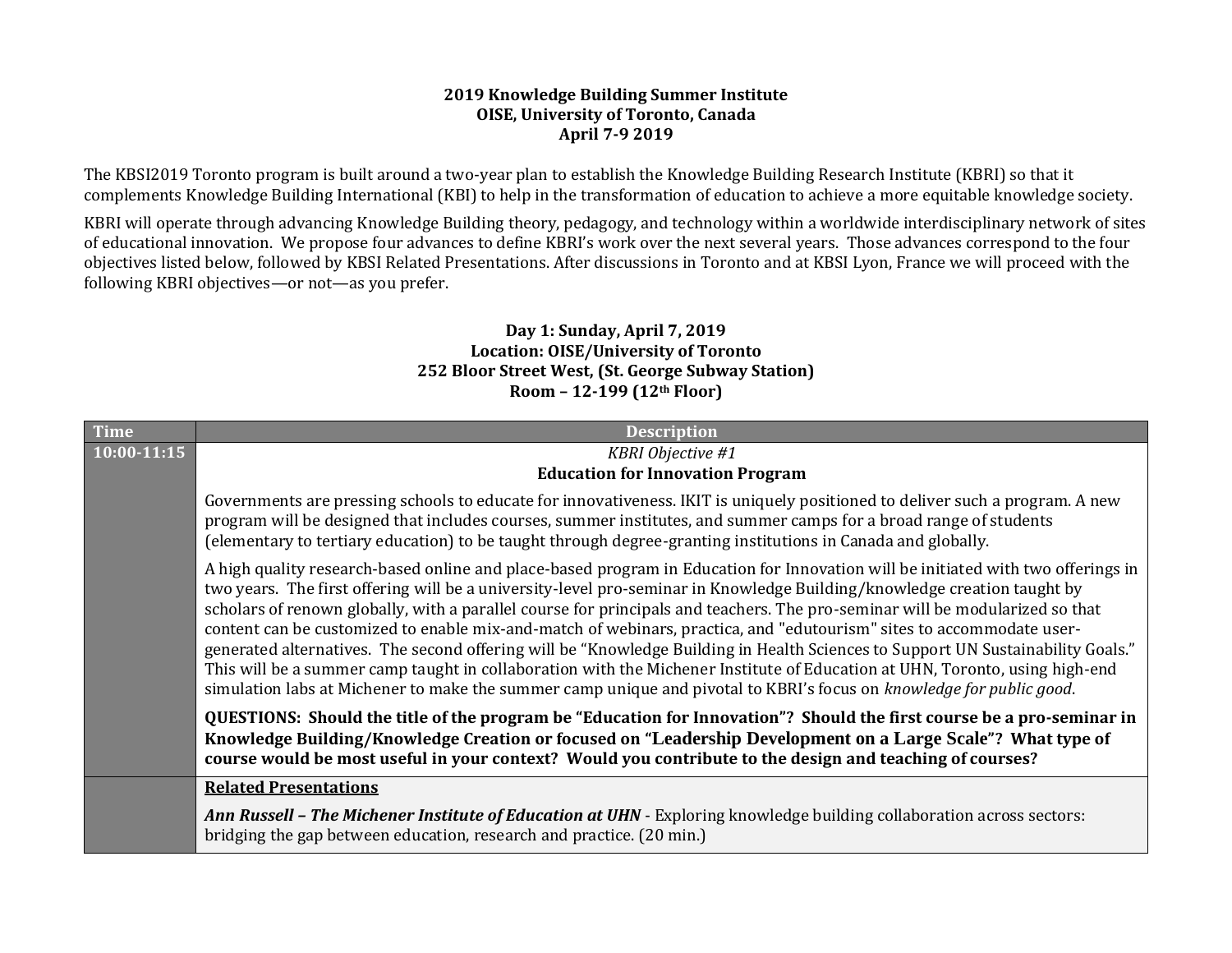|                                       | Leila Lax, Biomedical Communications, University of Toronto - Curb Your Enthusiasm: Is there such a thing as too much<br>Knowledge Building? (20 min.)                                                                                                                                                                                                                                                                                                                                                                                                                                                                                                                                                                                                                                                                                                                                                                                                                                                                                              |
|---------------------------------------|-----------------------------------------------------------------------------------------------------------------------------------------------------------------------------------------------------------------------------------------------------------------------------------------------------------------------------------------------------------------------------------------------------------------------------------------------------------------------------------------------------------------------------------------------------------------------------------------------------------------------------------------------------------------------------------------------------------------------------------------------------------------------------------------------------------------------------------------------------------------------------------------------------------------------------------------------------------------------------------------------------------------------------------------------------|
| 11:15-11:30                           | <b>Break</b>                                                                                                                                                                                                                                                                                                                                                                                                                                                                                                                                                                                                                                                                                                                                                                                                                                                                                                                                                                                                                                        |
| 11:30-1:00<br><b>Working</b><br>Lunch | <b>KBRI</b> Objective #2<br>Globally Networked Knowledge Building Hubs of Innovation Supported by the Knowledge Building Collaboratory                                                                                                                                                                                                                                                                                                                                                                                                                                                                                                                                                                                                                                                                                                                                                                                                                                                                                                              |
|                                       | According to Bryk and Grunow (2011), education networks typically "function as free-floating idea bazaars, contexts for self-<br>expression and places 'to share." Education needs to advance beyond sharing networks to innovation networks defined by<br>Gloor (2006) as "networks of people who not only share ideas but generate and refine new ideas through the dynamics of<br>networked social interaction." IKIT is building a national and international knowledge base. At this point there are about 600<br>entries from 24 countries with subjects spanning the school curriculum: astronomy, business, chemistry, education, materials<br>development, engineering, English, geography, health, history, instructional design, literacy, literacy (Chinese), math, physics,<br>psychology, psychological sciences and techniques, science (climate change, leaves, soil, worms, electricity, human body, rocks<br>and minerals, optics, biology, biomedical communication, water, technology, dinosaurs), social studies, visual arts. |
|                                       | Resources are available for sharing; structures need to be put in place to gain the added power of an innovation network. This<br>requires technical advances to enable users to go beyond traditional commenting and "thumbs up/thumbs down" voting to<br>facilities that support improvement of ideas. KBRI will put in place a number of new structures to support repurposing, video<br>annotating, tweaking, design iterations, and research-based results to demonstrate advances enabled by such facilities. But<br>more important than new technical supports will be principle-based accounts that encourage design iterations to facilitate<br>increasing levels of knowledge creation and innovation.                                                                                                                                                                                                                                                                                                                                    |
|                                       | If we succeed we will produce the first research-based innovation platform in education to engage teachers in continual<br>improvement of teaching innovations within a global network of education designers. Ultimately the measure of success will be<br>number and types of innovations reported and the research bases available for claiming improvements in practice.                                                                                                                                                                                                                                                                                                                                                                                                                                                                                                                                                                                                                                                                        |
|                                       | QUESTIONS: How should we define Knowledge Building Hubs of Innovation? Will you be in position to support a local<br>hub of innovation? Will you be able to support hubs starting up elsewhere? Will you use the Knowledge Building<br>Collaboratory in your own teaching or research?                                                                                                                                                                                                                                                                                                                                                                                                                                                                                                                                                                                                                                                                                                                                                              |
|                                       | <b>Related Presentations</b>                                                                                                                                                                                                                                                                                                                                                                                                                                                                                                                                                                                                                                                                                                                                                                                                                                                                                                                                                                                                                        |
|                                       | Yu-Hui Chang, Bodong Chen, University of Minnesota - Teachers as Co-designers of a Knowledge Building Environment. (10<br>min.)                                                                                                                                                                                                                                                                                                                                                                                                                                                                                                                                                                                                                                                                                                                                                                                                                                                                                                                     |
|                                       | WenQing Lyu, The Research Project Group of the Future School Theory and Practice of the Ministry of Education, China,<br>Development of Real Learning Environment Based on Knowledge Building. (10 min.)                                                                                                                                                                                                                                                                                                                                                                                                                                                                                                                                                                                                                                                                                                                                                                                                                                            |
|                                       | Ronald Replan, University of Toronto - Knowledge Building Design Framework (10 min.)<br>$(10 \text{ min.})$                                                                                                                                                                                                                                                                                                                                                                                                                                                                                                                                                                                                                                                                                                                                                                                                                                                                                                                                         |
|                                       | Juanita Lee Garcia, University of Toronto - Conceptuality and Transformative Practices for an Innovation System<br>$(10 \text{ min.})$                                                                                                                                                                                                                                                                                                                                                                                                                                                                                                                                                                                                                                                                                                                                                                                                                                                                                                              |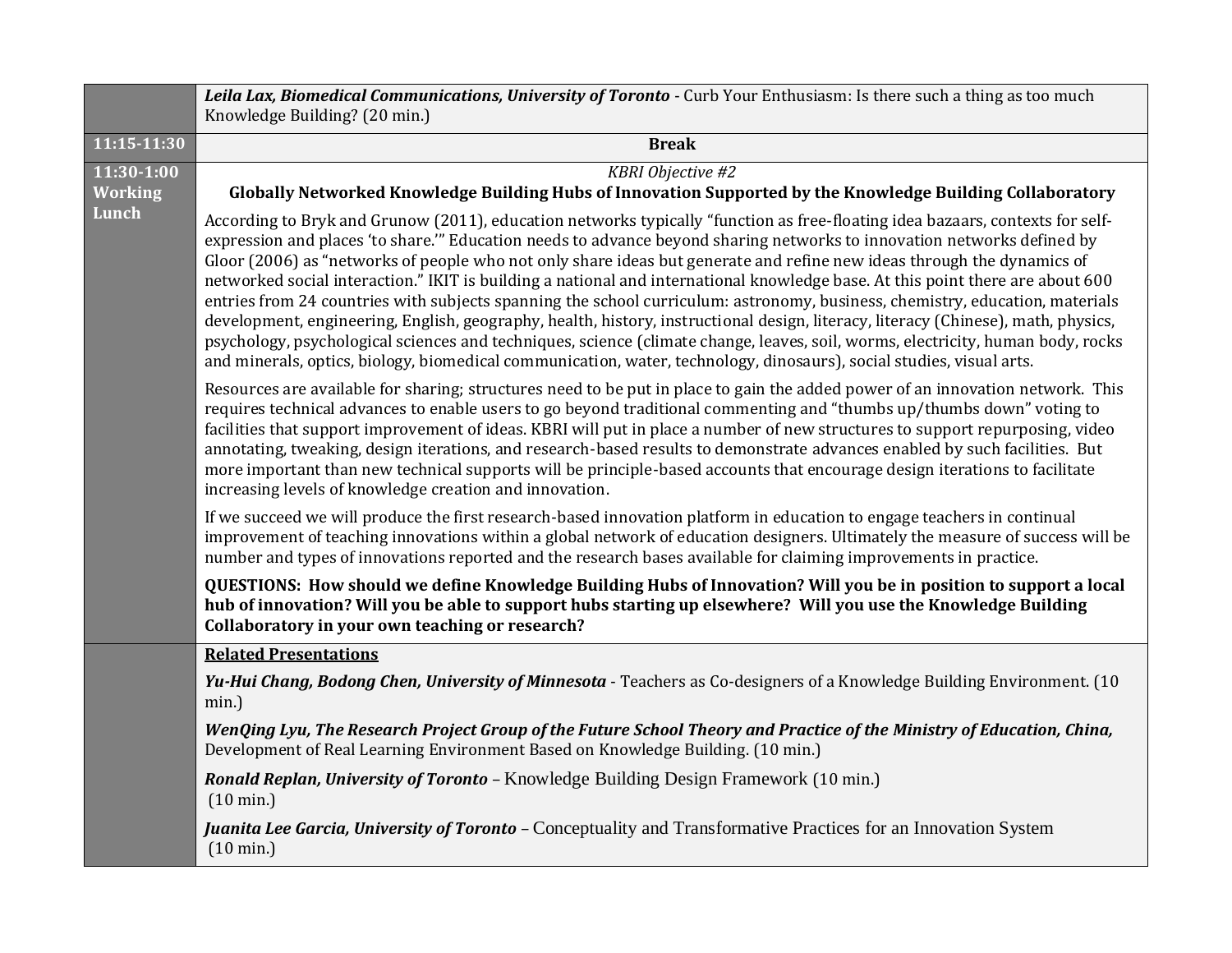| $1:00-1:30$   | <b>Break</b>                                                                                                                                                                                                                                                                                                                                                                                                                                                                                                                                                                                                                                                                                                                                                                                                                                                                                                                                                                                                                                                                                                                                                                                                                                                                                                                                                                                                                                                                                                                                    |  |  |  |
|---------------|-------------------------------------------------------------------------------------------------------------------------------------------------------------------------------------------------------------------------------------------------------------------------------------------------------------------------------------------------------------------------------------------------------------------------------------------------------------------------------------------------------------------------------------------------------------------------------------------------------------------------------------------------------------------------------------------------------------------------------------------------------------------------------------------------------------------------------------------------------------------------------------------------------------------------------------------------------------------------------------------------------------------------------------------------------------------------------------------------------------------------------------------------------------------------------------------------------------------------------------------------------------------------------------------------------------------------------------------------------------------------------------------------------------------------------------------------------------------------------------------------------------------------------------------------|--|--|--|
| $1:30 - 2:45$ | KBRI Objective #3                                                                                                                                                                                                                                                                                                                                                                                                                                                                                                                                                                                                                                                                                                                                                                                                                                                                                                                                                                                                                                                                                                                                                                                                                                                                                                                                                                                                                                                                                                                               |  |  |  |
|               | Knowledge Forum Developments and Data Analytics to Support Idea Improvement                                                                                                                                                                                                                                                                                                                                                                                                                                                                                                                                                                                                                                                                                                                                                                                                                                                                                                                                                                                                                                                                                                                                                                                                                                                                                                                                                                                                                                                                     |  |  |  |
|               | Knowledge Forum will undergo significant development; in the short term, improved interface designs and video annotation<br>will be added to enhance knowledge building discourse moves and qualitative analysis of artifacts. In the longer term, more<br>powerful rise-above supports and interface, including data analytics optimized for idea improvement, will be added. Our goal<br>is to provide teachers and students with ongoing, productive feedback regarding their online work and to support work related<br>to objective #2. At present data analytics show if students are contributing to the community, if they are using increasingly<br>sophisticated domain vocabulary over time, if they are contributing in ways that support a discursively connected community,<br>and other countable units of behavior. But are ideas improving? That is what teachers want to know above all and current<br>analytics do not address their concern. We aim to provide analytics that support student reflections on the advances and gaps<br>in understanding surrounding their community knowledge and to provide tools broadly useable by students to reflect on the<br>evolution of thought in community knowledge: What specific ideas have improved? What ideas have not advanced? How should<br>efforts be redirected to achieve greater idea improvement? A longer-term goal is to provide measures for use across contexts to<br>support comparative analysis and discourse within a global network of hubs of innovation. |  |  |  |
|               | QUESTIONS: Are the proposed developments in line with your wishes? What is missing from this plan? Do you<br>recommend a different plan/agenda?                                                                                                                                                                                                                                                                                                                                                                                                                                                                                                                                                                                                                                                                                                                                                                                                                                                                                                                                                                                                                                                                                                                                                                                                                                                                                                                                                                                                 |  |  |  |
|               | <b>Related Presentations</b>                                                                                                                                                                                                                                                                                                                                                                                                                                                                                                                                                                                                                                                                                                                                                                                                                                                                                                                                                                                                                                                                                                                                                                                                                                                                                                                                                                                                                                                                                                                    |  |  |  |
|               | <b>Robert Huang, University of Toronto, Cultivating Sustained Creative Work on Ideas (10 min.)</b>                                                                                                                                                                                                                                                                                                                                                                                                                                                                                                                                                                                                                                                                                                                                                                                                                                                                                                                                                                                                                                                                                                                                                                                                                                                                                                                                                                                                                                              |  |  |  |
|               | <b>Bodong Chen, University of Minnesota, IdeaMagnets: Towards Knowledge Building on the Open Web (10 min.)</b>                                                                                                                                                                                                                                                                                                                                                                                                                                                                                                                                                                                                                                                                                                                                                                                                                                                                                                                                                                                                                                                                                                                                                                                                                                                                                                                                                                                                                                  |  |  |  |
|               | Yoshiaki Matsuzawa, Aoyama Gakuin University, Video Annotation Update (10 min.)                                                                                                                                                                                                                                                                                                                                                                                                                                                                                                                                                                                                                                                                                                                                                                                                                                                                                                                                                                                                                                                                                                                                                                                                                                                                                                                                                                                                                                                                 |  |  |  |
| $2:45-3:15$   | <b>KBRI</b> Objective #4<br>A Rich Knowledge Building/Knowledge Creation Data Repository for Researchers Worldwide                                                                                                                                                                                                                                                                                                                                                                                                                                                                                                                                                                                                                                                                                                                                                                                                                                                                                                                                                                                                                                                                                                                                                                                                                                                                                                                                                                                                                              |  |  |  |
|               | Whereas Objective 2 envisages a database of innovative and improvable Knowledge Building/knowledge creation practices,<br>Objective 4 envisages a repository of qualitative and quantitative data drawn from experiments and classroom application and<br>mainly of use to researchers. We aim to enable interdisciplinary/interdepartmental and comparative data analysis, to do for<br>education for innovation what the CHILDES Project at Carnegie Mellon enabled for studying child language acquisition. Carnegie<br>Mellon faculty created a computerized database with corpora from "30 different languages comprising transcripts of<br>spontaneous verbal interactions  with linked audio and video files." According to their site, the project "maintains a list of<br>4,000 child language researchers and students who have used the database, and has records of more than 3,000 published<br>articles based on the use of these materials." The project has also constructed a set of computer programs useful for conducting<br>research. Through KBRI's global network we will have corpora from many nations comprising discourse generated by students<br>engaged in knowledge building. The resource will provide the most extensive records of knowledge creation in education we                                                                                                                                                                                                                                         |  |  |  |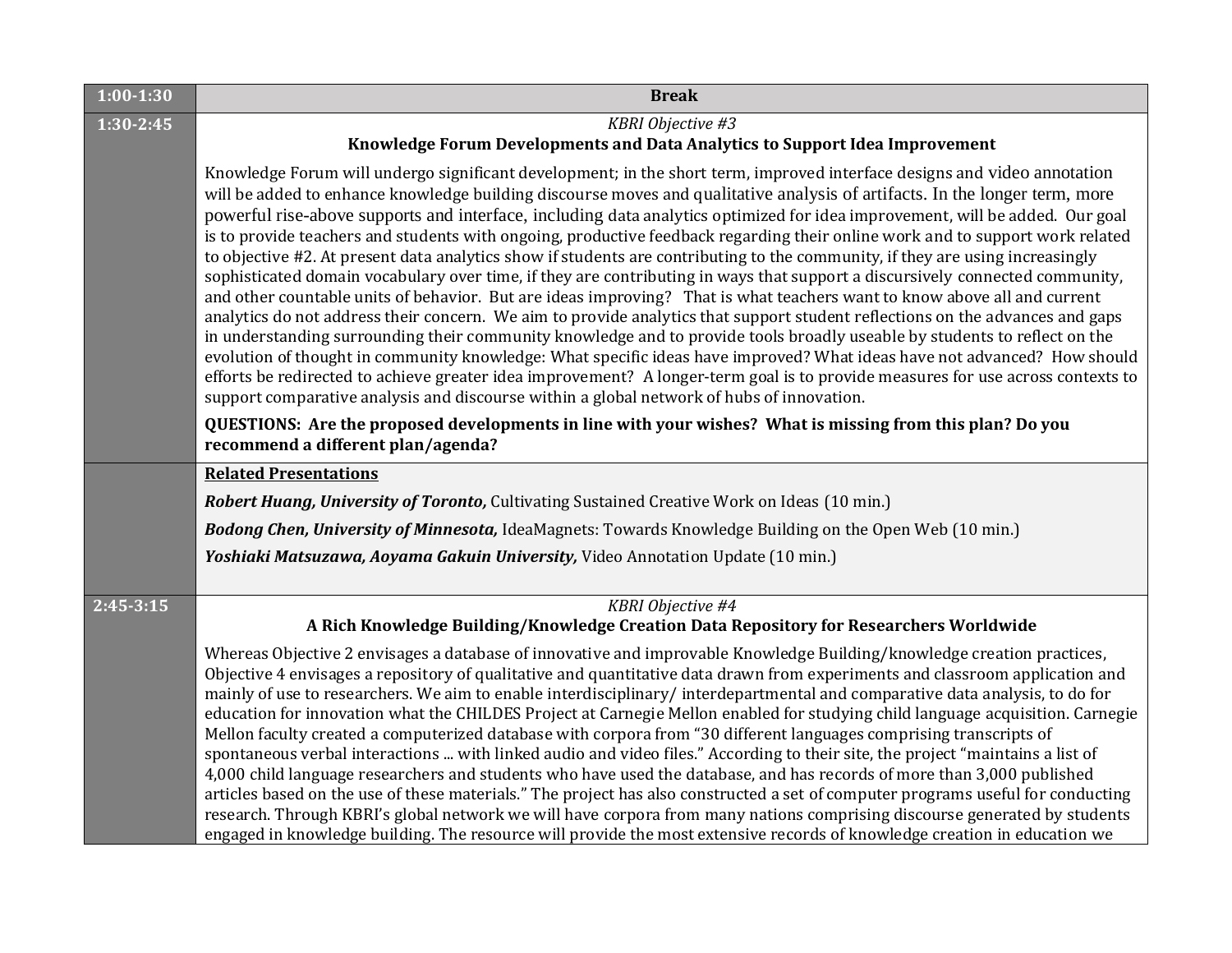|               | are aware of; our goal is to transform this into a rich knowledge building/knowledge creation data repository for researchers<br>worldwide.                                                                                                                                                                                                                                                                                                                                                                                                                                                                                                                                                                                                                                                                                                                                                                                                                                                                                                                       |
|---------------|-------------------------------------------------------------------------------------------------------------------------------------------------------------------------------------------------------------------------------------------------------------------------------------------------------------------------------------------------------------------------------------------------------------------------------------------------------------------------------------------------------------------------------------------------------------------------------------------------------------------------------------------------------------------------------------------------------------------------------------------------------------------------------------------------------------------------------------------------------------------------------------------------------------------------------------------------------------------------------------------------------------------------------------------------------------------|
|               | Researchers at many different sites are identifying "Honest Signals" of Creativity (Gloor, 2006). Do these "honest signals" appear<br>consistently in our data? At what age do they appear? Are they more present in some contexts or nations than in others?<br>Governments and granting agencies call for data analysis on effectiveness and researchers look for comparative, longitudinal<br>data to inform designs. As part of a global community we need to determine how environments and tools being built in all of our<br>labs can advance our understanding of education for innovation. There are significant technical, ethical, financial, and linguistic<br>issues that need to be resolved; for example, we need anonymized data, multilingual translators, available analytic tools, and so<br>forth. At the same time there are models and precedents for proceeding and if we start now we would have the world's most<br>impressive resource to drive education for innovation. We propose investing major resources in this component alone. |
|               | QUESTIONS: Do you see this repository as an important asset for work in your local context? If not, how could we build<br>it to increase its value in your context? Will data from your site be available for use by others (assuming<br>anonymization of all data)?                                                                                                                                                                                                                                                                                                                                                                                                                                                                                                                                                                                                                                                                                                                                                                                              |
| $3:15 - 3:30$ | <b>Break</b>                                                                                                                                                                                                                                                                                                                                                                                                                                                                                                                                                                                                                                                                                                                                                                                                                                                                                                                                                                                                                                                      |
| $3:30 - 5:00$ | <b>KBI Business Meeting</b>                                                                                                                                                                                                                                                                                                                                                                                                                                                                                                                                                                                                                                                                                                                                                                                                                                                                                                                                                                                                                                       |
|               | <b>KBI</b> Issues:<br>Presidents' Report (KBSI2019, Finances, Tax Decisions, Newsletter); location and dates KBSI2020; election of officers and<br>directors                                                                                                                                                                                                                                                                                                                                                                                                                                                                                                                                                                                                                                                                                                                                                                                                                                                                                                      |
|               | <b>KBRI Issues:</b><br>We aim to position KBRI as a leader in Education for Innovation with a global network of sites as design, practicum,<br>dissemination, and "edutourism" sites, helping to ensure sustainability and scalability of our work. KBRI faculty and students                                                                                                                                                                                                                                                                                                                                                                                                                                                                                                                                                                                                                                                                                                                                                                                     |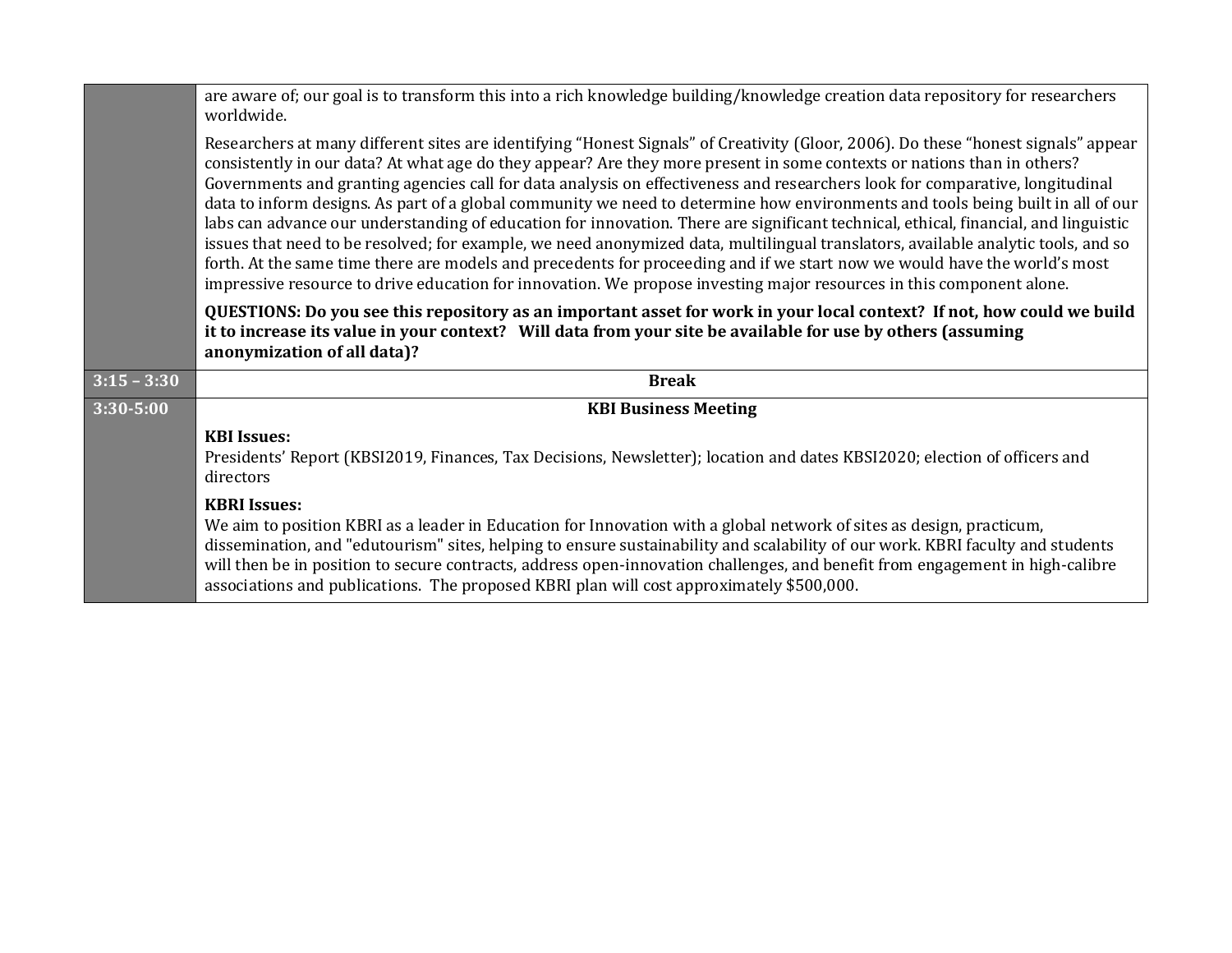## **Day 2: Monday, April 8, 2019 Multiple Locations**

| <b>Time</b>       | <b>Description</b>                                                                                                                                                                                                                                                                                                                                                                    |                                                                                                                                     |
|-------------------|---------------------------------------------------------------------------------------------------------------------------------------------------------------------------------------------------------------------------------------------------------------------------------------------------------------------------------------------------------------------------------------|-------------------------------------------------------------------------------------------------------------------------------------|
| $10:25-$<br>11:55 | AERA Research in Reading and Literacy Distinguished Scholar Address (Invited Speaker Session)<br><b>Location: Metro Toronto Convention Centre</b><br>255 Front St W, Toronto - 200 Level, Room 205C                                                                                                                                                                                   |                                                                                                                                     |
|                   | Knowledge Building: Reading and Writing in Design Mode.<br>Marlene Scardamalia & Carl Bereiter, Institute for Knowledge Innovation and Technology, University of Toronto, Canada                                                                                                                                                                                                      |                                                                                                                                     |
| 11:55-1:00        | <b>Information for AERA Participations</b><br>Bus transfer to JICS: AERA Conference badge is required for admission.<br>Bus transportation to and from the Jackman Institute of Child Study Laboratory School and Metro Toronto Convention Centre.                                                                                                                                    |                                                                                                                                     |
| $1:00 - 2:00$     | Knowledge-Building and Knowledge Building Technology: Natural and Not-So-Natural Curiosity in Action<br>Location: Jackman Institute of Child Study Laboratory School<br>56 Spadina Road, Toronto - Gym/Auditorium                                                                                                                                                                     |                                                                                                                                     |
|                   | <b>Why Knowledge Building?</b><br>Richard Messina, Principal, Jackman Institute of Child Study Laboratory School (JICS)                                                                                                                                                                                                                                                               |                                                                                                                                     |
|                   | Knowledge Building: What's Distinctive/What to Look for<br>Marlene Scardamalia & Carl Bereiter, Institute for Knowledge Innovation and Technology, University of Toronto, Canada                                                                                                                                                                                                      |                                                                                                                                     |
| $2:00 - 3:30$     | <b>Parallel Sessions</b>                                                                                                                                                                                                                                                                                                                                                              |                                                                                                                                     |
|                   | <b>IICS Classroom Visits</b><br>$(2:00 - 3:00)$<br>Location: JICS - JK to Grade 6                                                                                                                                                                                                                                                                                                     | <b>Poster Session: Innovators from Worldwide Knowledge</b><br><b>Building Innovation Network</b><br>Location: JICS - Gym/Auditorium |
| $3:30 - 4:00$     | <b>K-12 Student Panel</b>                                                                                                                                                                                                                                                                                                                                                             |                                                                                                                                     |
|                   | Grade 6 students from the Dr. Eric Jackman Institute of Child Study; Grade 6 students from St. Anne's Elementary School, Halton<br>Catholic District School Board; secondary students from Dundas Valley Secondary School, Hamilton-Wentworth District School<br>Board; Leanne Ma & Monica Resendes, Institute for Knowledge Innovation and Technology, University of Toronto, Canada |                                                                                                                                     |
|                   | Location: Jackman Institute of Child Study Laboratory School<br>56 Spadina Road, Toronto - Gym/Auditorium                                                                                                                                                                                                                                                                             |                                                                                                                                     |
| $4:00 - 4:30$     | Linda Massey, Ontario Principals' Council, Mary Cordeiro, Catholic Principals' Council of Ontario, Canada<br>Chew Lee Teo, National Institute of Education, Singapore<br>Location: Jackman Institute of Child Study Laboratory School<br>56 Spadina Road, Toronto - Gym/Auditorium                                                                                                    | Leadership for Knowledge Building Innovation in Ontario and Singapore                                                               |